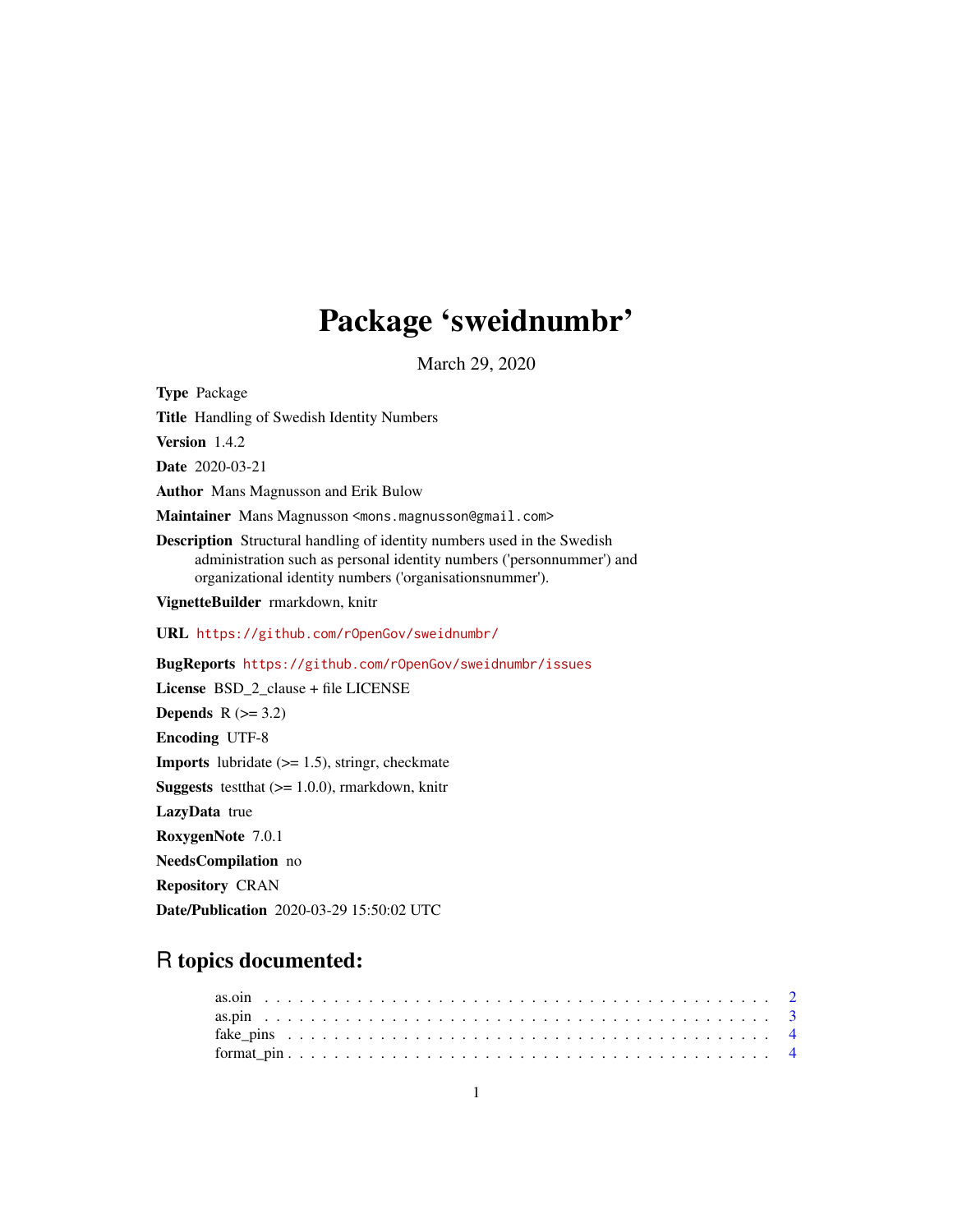#### <span id="page-1-0"></span> $2 \cos \theta$  as  $\sin \theta$  as  $\sin \theta$

| Index |                                                                                                               |  |
|-------|---------------------------------------------------------------------------------------------------------------|--|
|       |                                                                                                               |  |
|       |                                                                                                               |  |
|       |                                                                                                               |  |
|       |                                                                                                               |  |
|       |                                                                                                               |  |
|       |                                                                                                               |  |
|       |                                                                                                               |  |
|       | $pin_birthplace \ldots \ldots \ldots \ldots \ldots \ldots \ldots \ldots \ldots \ldots \ldots \ldots \ldots 9$ |  |
|       |                                                                                                               |  |
|       |                                                                                                               |  |
|       |                                                                                                               |  |
|       |                                                                                                               |  |
|       |                                                                                                               |  |

<span id="page-1-1"></span>as.oin *Parse organizational identity numbers*

#### Description

Check and convert a vector of organizational identity numbers.

#### Usage

as.oin(oin)

#### Arguments

oin Vector with swedish organizational identity numbers in character format. See details.

#### Details

The following format is accepted:

• character: GNNNNN-NNNC

#### Value

Character vector (of class oin and AsIs) with swedish organizational identity numbers.

#### References

[Lag \(1974:174\) om identitetsbeteckning for juridiska personer m.fl.](http://www.riksdagen.se/sv/dokument-lagar/dokument/svensk-forfattningssamling/lag-1974174-om-identitetsbeteckning-for_sfs-1974-174)

```
ex_oin <- c("556000-4615", "232100-0156", "802002-4280", "8020024280", "AA2002-4280")
as.oin(ex_oin)
```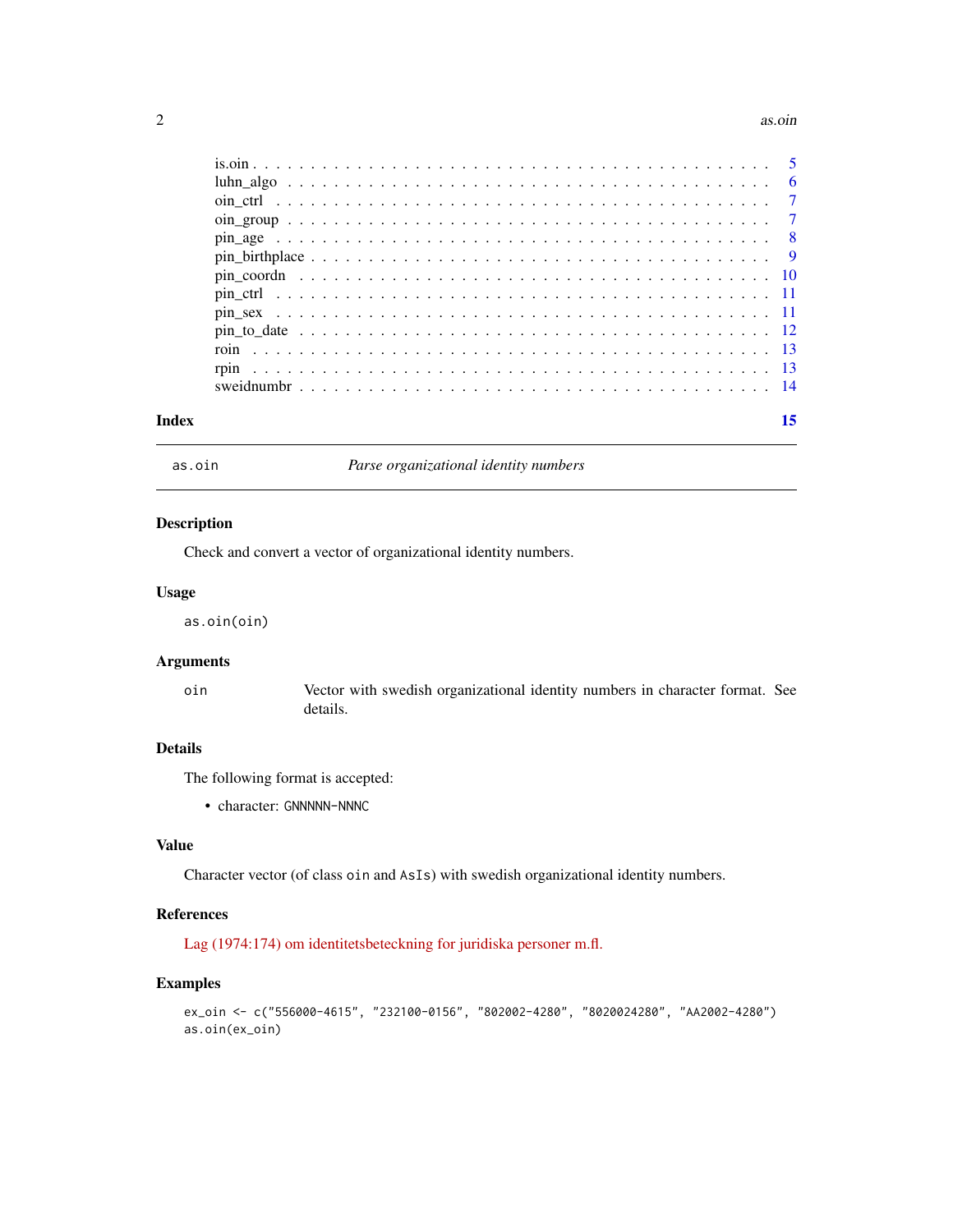<span id="page-2-1"></span><span id="page-2-0"></span>

as.pin Converts personal identity numbers of different formats to standard (ABS) pin format YYYYMMDDNNNC where YYYYMMDD is the date of birth, NNN is the birth number and C is the control number. is.pin checks wether an R object is of class "pin".

#### Usage

as.pin(pin)

is.pin(pin)

#### Arguments

pin Vector with swedish personal identity numbers in character or numeric format. See details.

#### Details

as.pin converts different formats of swedish personal identity numbers to the standard ABS format. The formats that can be converted are:

- numeric: YYYYMMDDNNNC
- numeric: YYMMDDNNNC (assuming < 100 years of age)
- character: "YYYYMMDDNNNC"
- character: "YYMMDD-NNNC", "YYMMDD+NNNC"
- character: "YYYYMMDD-NNNC"
- character: "YYMMDDNNNC" (assuming < 100 years of age)

(where "C" can be substituted by characters "A", "T" or "X" if "YYYY" < 1967).

#### Value

as.pin returns a vector of class "pin" (with additional classes "AsIs" and character) with swedish personal identity numbers with standard ABS format "YYYYMMDDNNNC". is.pin returns TRUE if pin is of class "pin", otherwise FALSE.

#### References

- Skatteverket, *[Population registration in Sweden](https://github.com/rOpenGov/sweidnumbr/blob/master/docs/skv717B-4.pdf)*, SKV 717B (2007)
- Skatteverket, *[Personnummer](https://github.com/rOpenGov/sweidnumbr/blob/master/docs/skv704-8.pdf)*, SKV 704 (2007)
- [SOU 2008:60 : Personnummer och samordningsnummer](http://www.riksdagen.se/sv/Dokument-Lagar/Utredningar/Statens-offentliga-utredningar/Personnummer-och-samordningsnu_GWB360/) (2008)
- *Personnummer: information fran Centrala folkbokförings- och uppbördsnämnden.* (1967). Stockholm
- *Den svenska folkbokföringens historia under tre sekel.* (1982). Solna: Riksskatteverket [URL](http://www.skatteverket.se/privat/folkbokforing/omfolkbokforing/folkbokforingigaridag/densvenskafolkbokforingenshistoriaundertresekler.4.18e1b10334ebe8bc80004141.html)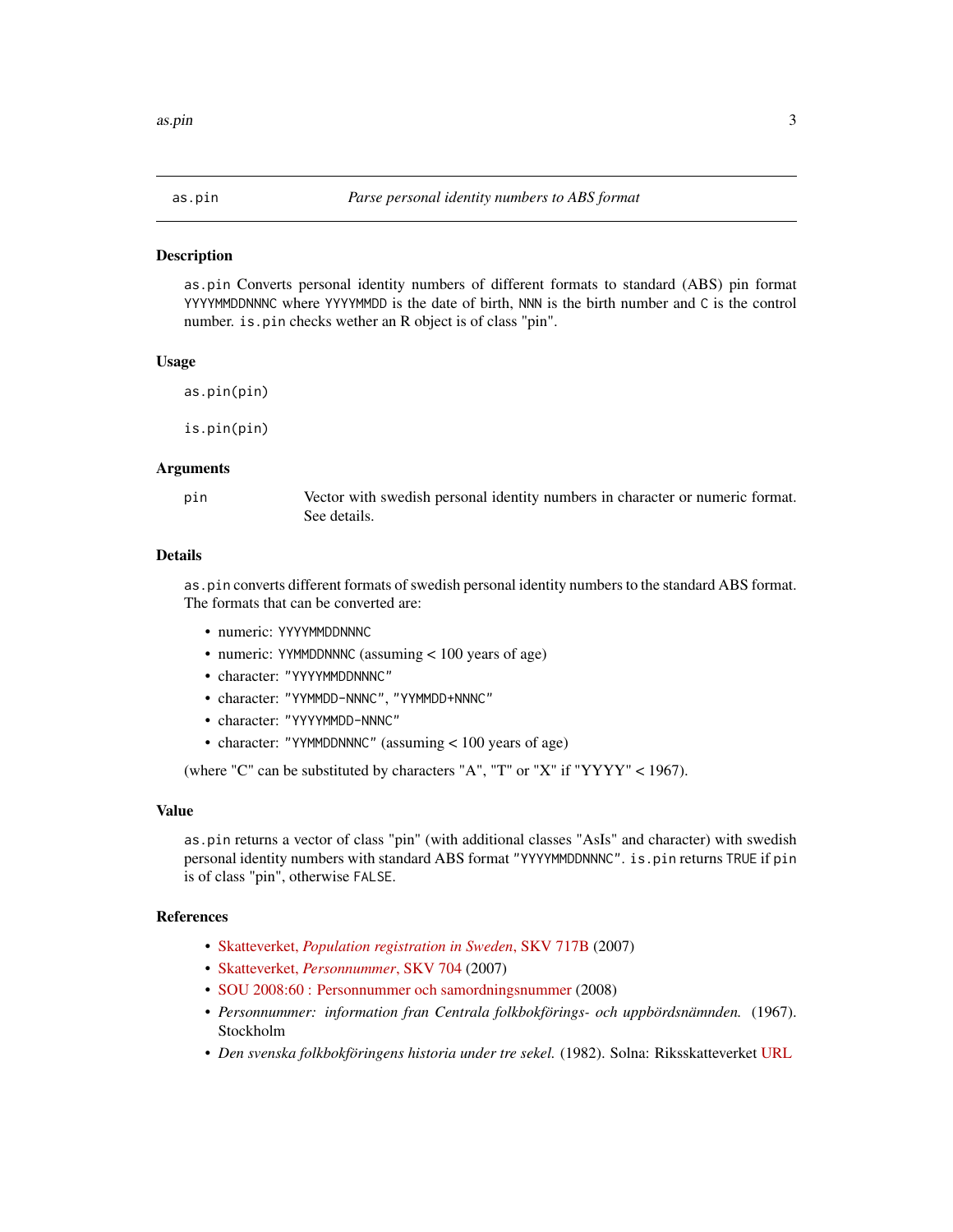#### Examples

```
# Examples taken from SKV 704 (see references)
ex_pin1 <- c("196408233234", "640823-3234", "19640823-3234")
as.pin(pin = ex_pin1)
ex_pin2 <- c("6408233234")
as.pin(ex_pin2)
ex_pin3 <- c(6408233234, 196408233234)
as.pin(ex_pin3)
ex_pin4 <-rep(c("20121209-0122", "201212090122", "121209-0122", "1212090122"),250)
as.pin(ex_pin4)
ex_pin5 <-c("205012090122", "186512090122", "121209-0122", "121209-012A")
as.pin(pin = ex_pin5)
pin <-c("201212090122", "201212090122", "121209-0122", "1212090122")
```
fake\_pins *Fake personal identity numbers and names*

#### Description

Data set with fake personal identity numbers and names to use as example.

#### Format

A data frame with 62 rows and 2 variables:

pin Personal identification number, as character name Fictional Swedish names

format\_pin *Formatting pin*

#### Description

Format pin for pretty printing

#### Usage

```
format\_pin(x, format. = "XY%m%d%N", ...)
```
#### Arguments

| x.      | vector of class "pin" (see as . pin) or a vector that can be coerced to such                                                                                                                                                                                                                                                    |
|---------|---------------------------------------------------------------------------------------------------------------------------------------------------------------------------------------------------------------------------------------------------------------------------------------------------------------------------------|
| format. | character string specifying the output format. <sup>%</sup> N is used as a reference for<br>the last four digits of the pin. Format of the date is handled via strptime.<br>("%Y%m%d%N" by default). %P is an available shorthand for "(%C) %y-%m-%d<br>$-$ %N", a format aimed for maximal readability when used in long lists |
| .       | arguments passed to format. Date                                                                                                                                                                                                                                                                                                |

<span id="page-3-0"></span>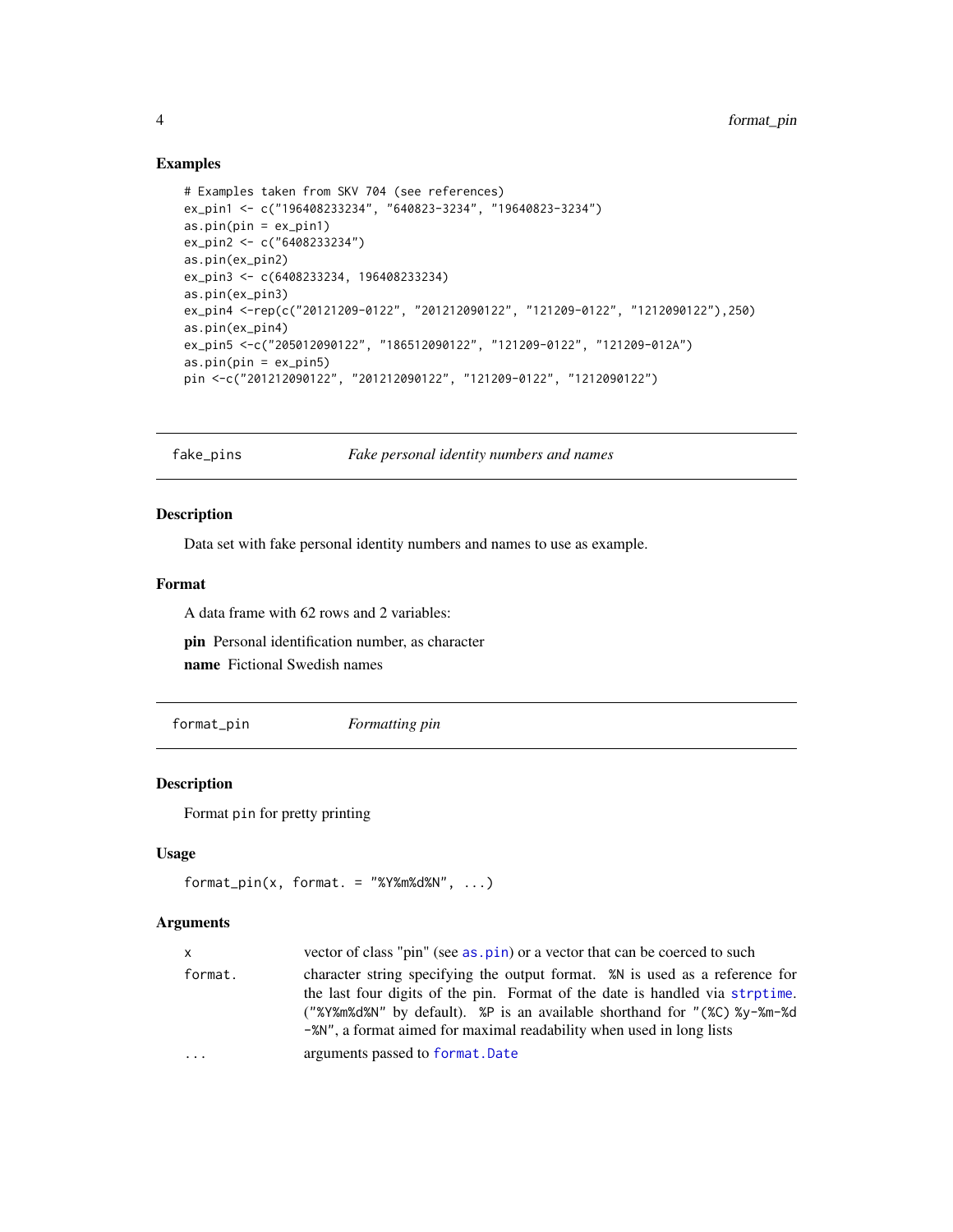<span id="page-4-0"></span>is.oin 5

#### Value

character vector of same length as x

#### Examples

```
x <- as.pin(fake_pins$pin[1:10])
# Separate elements with hyphens:
format_pin(x, "%Y-%m-%d-%N")
# Separate even further
format_pin(x, "%C-%y-%m-%d-%N")
# The special P-format for maximal readability
format_pin(x, "%P")
# A custom representation
format_pin(x, "Borned %d of %B in %Y (a %A in week %U) with suffix no: %N")
# Extract only the year
format_pin(x, "%Y")
```
is.oin *Test if a character vector contains correct* oin

#### Description

Test which elements in a text vector that contains organization identity number.

#### Usage

is.oin(oin)

#### Arguments

oin Character vector to be tested if it is an oin of the right format.

#### Value

Logical vector indicating if the elements can be an organization identity number.

```
ex_oin <- c("556000-4615", "232100-0156", "802002-4280", "8020024280", "AA2002-4280")
is.oin(ex_oin)
```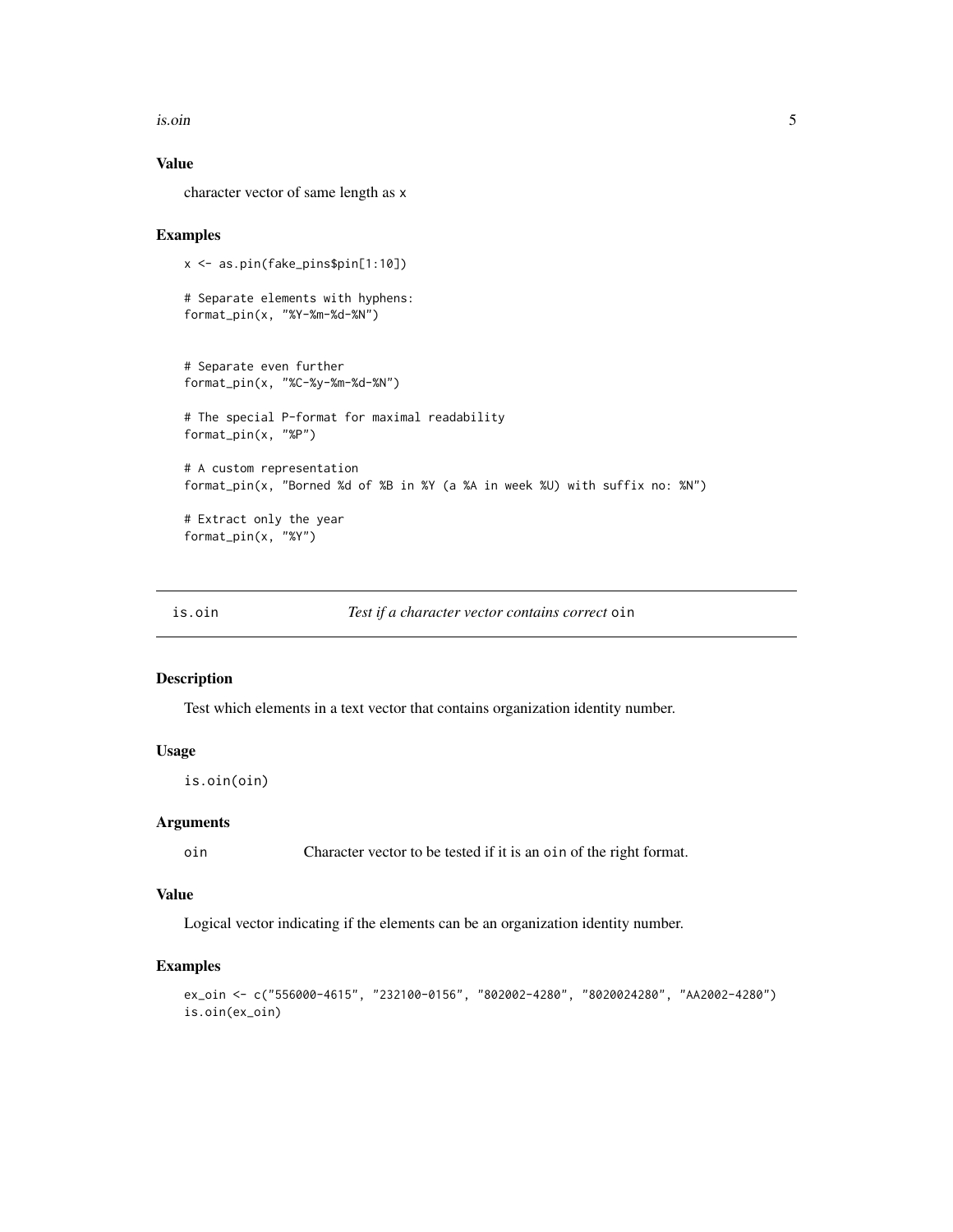<span id="page-5-0"></span>

Calculates the control number for a Swedish personal/organisational identity number using the Luhn algorithm.

#### Usage

luhn\_algo(id, multiplier)

#### Arguments

| id         | Element with swedish personal identity number.    |
|------------|---------------------------------------------------|
| multiplier | What should each element in id be multiplied with |

#### Value

The control number (last digit in the personal identification number) calculated from id (as integer).

#### References

- [Luhn Algorithm.](https://en.wikipedia.org/wiki/Luhn_algorithm)
- Skatteverket, *[Population registration in Sweden](https://github.com/rOpenGov/sweidnumbr/blob/master/docs/skv717B-4.pdf)*. SKV 717B. (2007)
- Skatteverket, *[Personnummer](https://github.com/rOpenGov/sweidnumbr/blob/master/docs/skv704-8.pdf)*. SKV 704. (2007)

#### Examples

```
luhn_algo("121212121212", c(0,0,2,1,2,1,2,1,2,1,2,0))
luhn_algo( "121212121", c( 2,1,2,1,2,1,2,1,2))
```

```
## If no multiplier, the default is
## to find one that match the format of id
luhn_algo("121212121212")
luhn_algo("12121212121")
luhn_algo("1212121212")
luhn_algo("121212121")
```

```
## Also for multiple pin
## (as long they are all of the same format)
luhn_algo(c("12121212121", "19850504333"))
## Not run:
try(luhn_algo(c("12121212121", "850504333"))) ## Different formats should fail!
```
## End(Not run)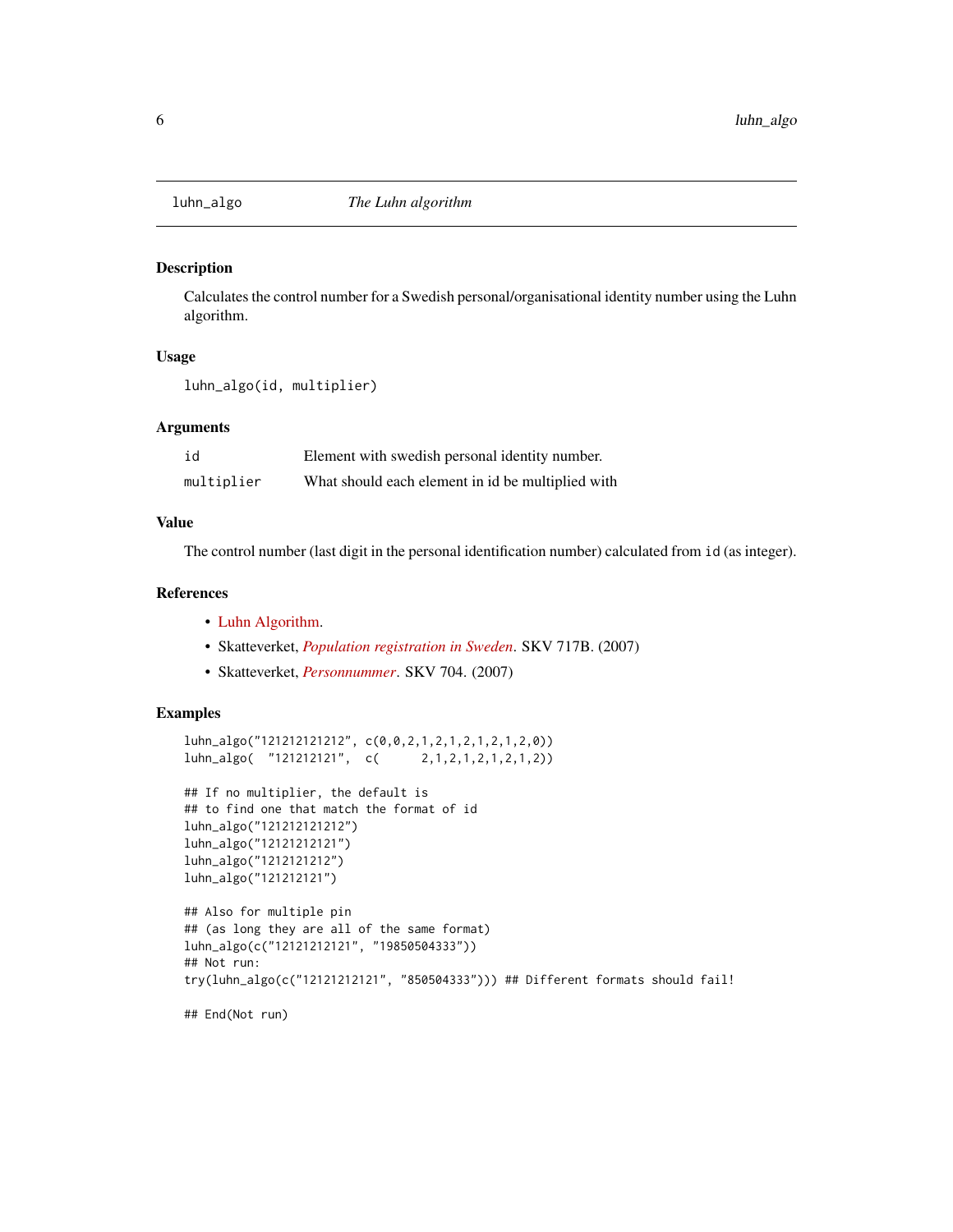<span id="page-6-0"></span>

Calculates the control number using the Luhn algorithm and compare it with the control number in the organization identity number (oin).

#### Usage

oin\_ctrl(oin, force\_logical = FALSE)

#### Arguments

oin A vector of class oin. See [as.oin.](#page-1-1) force\_logical If TRUE, force all NA in oin to be FALSE. Default is FALSE.

#### Value

Logical vector indicating if a oin is correct (TRUE) or not (FALSE)

#### References

[Organisationsnummer Skatteverket](http://www.skatteverket.se/foretagochorganisationer/foretagare/startaochregistrera/organisationsnummer.4.361dc8c15312eff6fd235d1.html?q=organisationsnummer)

#### Examples

```
ex_oin <- c("556000-4615", "232100-0156", "802002-4280", "232100-0157", "802002-4281")
oin_ctrl(ex_oin)
```
oin\_group *Calculate organization group from* oin

#### Description

Calculates the organization group from the organization number.

#### Usage

```
oin_group(oin)
```
#### Arguments

oin A vector of class oin. See [as.oin.](#page-1-1)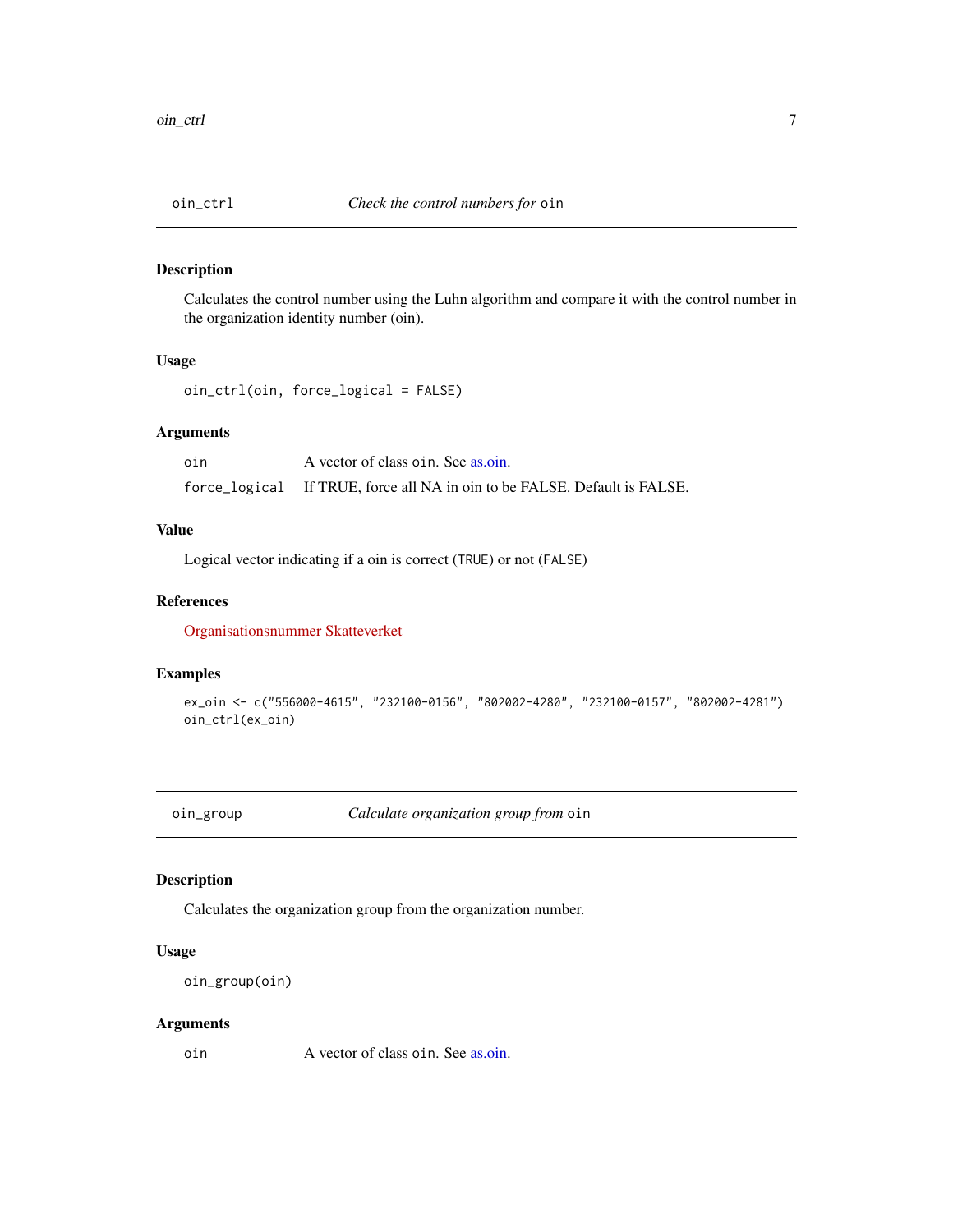#### <span id="page-7-0"></span>Value

Factor with organization categories.

#### References

[Organisationsnummer Skatteverket](http://www.skatteverket.se/foretagochorganisationer/foretagare/startaochregistrera/organisationsnummer.4.361dc8c15312eff6fd235d1.html?q=organisationsnummer)

#### Examples

```
ex_oin <- c("556000-4615", "232100-0156", "802002-4280")
oin_group(ex_oin)
```
#### pin\_age *Calculate age of* pin *for a given date*

#### Description

Calculate the age in full years for a given date.

#### Usage

```
pin_age(pin, date = Sys.Date(), timespan = "years")
```
#### Arguments

| pin      | A vector of class pin. See as.pin.                                                                             |
|----------|----------------------------------------------------------------------------------------------------------------|
| date     | Date at which age is calculated. If a vector is provided it must be of the same<br>length as the pin argument. |
| timespan | Timespan to use to calculate age. The actual timespans are:                                                    |
|          | • years (Default)                                                                                              |
|          | $\bullet$ months                                                                                               |
|          | $\bullet$ weeks                                                                                                |
|          | $\bullet$ days                                                                                                 |

#### Value

Age as an integer vector.

#### References

• Skatteverket, *[Personnummer](https://github.com/rOpenGov/sweidnumbr/blob/master/docs/skv704-8.pdf)*. SKV 704. (2007)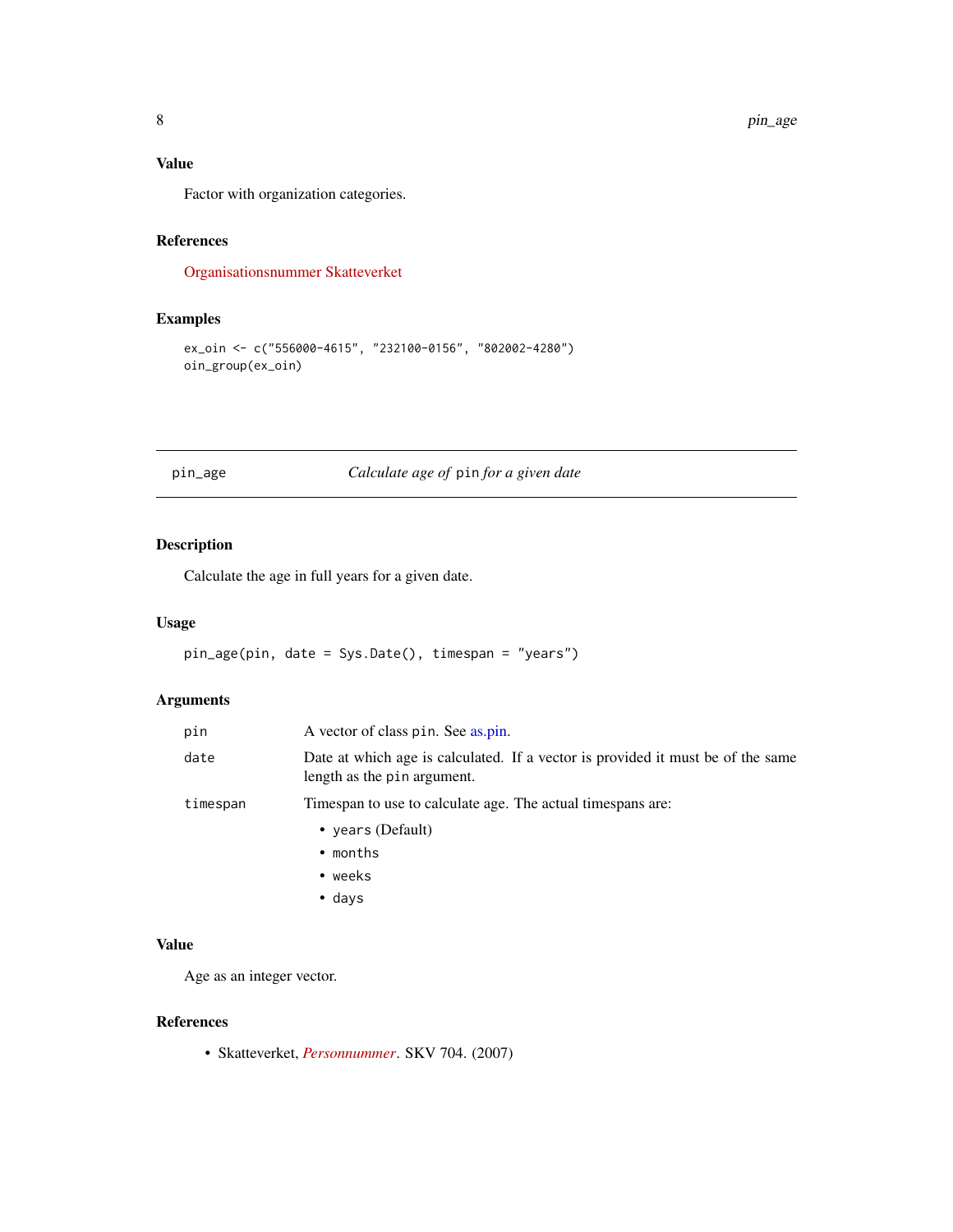#### <span id="page-8-0"></span>pin\_birthplace 9

#### Examples

```
# Example with someone born today
today_pin <-
 paste(paste(unlist(strsplit(as.character(Sys.Date()),split = "-")), collapse = ""),
        "0000",sep="")
pin_age(today_pin)
# Examples taken from SKV 704 (see references)
ex_pin <- c("196408233234", "186408833224")
pin_age(ex_pin, date = "2012-01-01")
```
pin\_birthplace *Calculate the birthplace of* pin

#### Description

Calculate the birthplace for a given personal identity number born before 1990. See details.

#### Usage

pin\_birthplace(pin)

#### Arguments

pin A vector of class pin. See [as.pin.](#page-2-1)

#### Details

It is possible to calculate where people where born (and/or if a person has immigrated) through their personal identity number. This is possible for people that was born before 1990 and after 1945.

For people born before 1946 the birthplace identifier contains information on where one where registered the 1st of november 1946.

Personal identity numbers for people born after 1989 do not contain any information on birthplace.

During the period 1946 - 1989 the pin also contains information on whether one has immigrated to Sweden during the period.

#### Value

Birthplace as factor.

#### References

[SOU 2008:60 : Personnummer och samordningsnummer](http://www.riksdagen.se/sv/Dokument-Lagar/Utredningar/Statens-offentliga-utredningar/Personnummer-och-samordningsnu_GWB360/)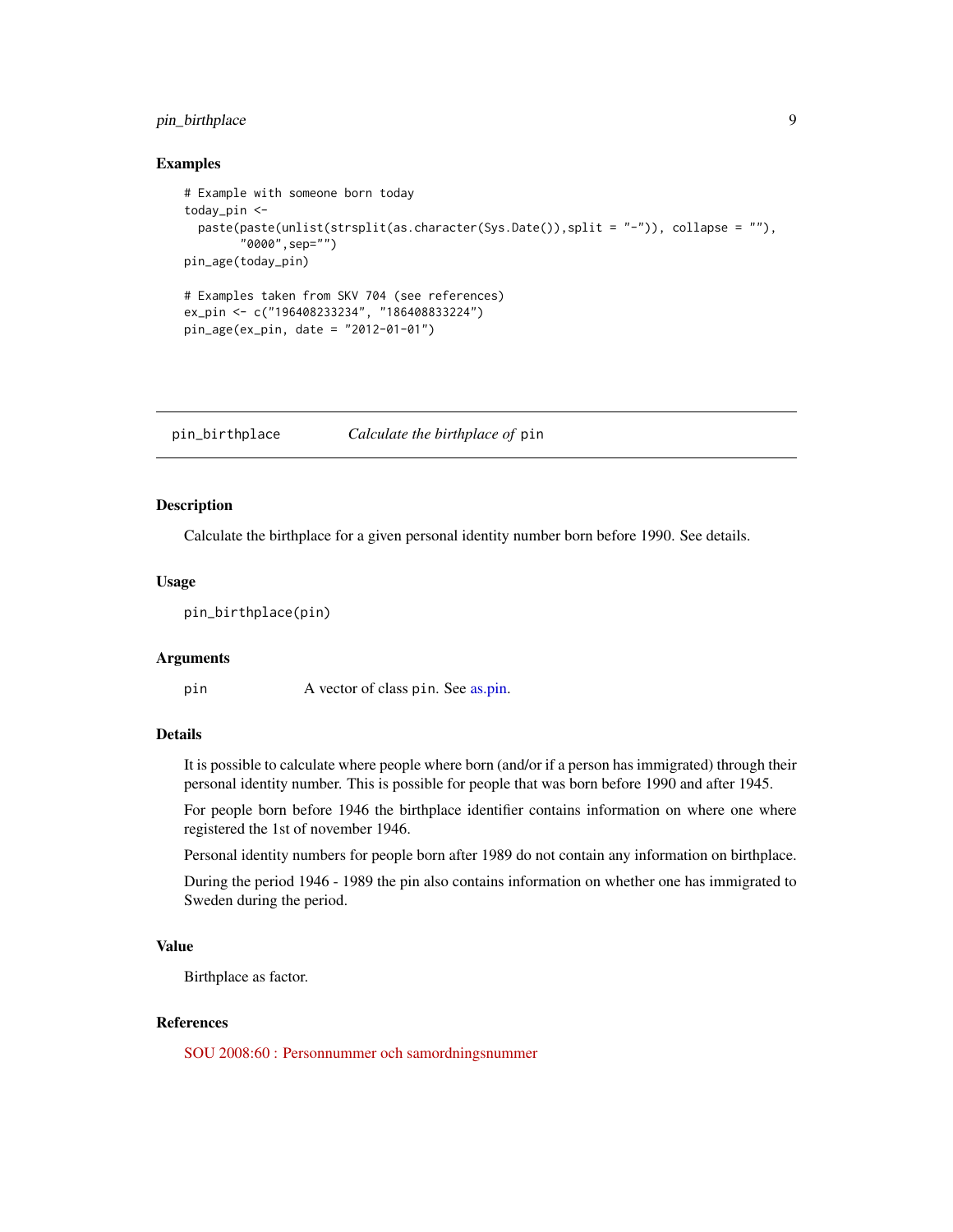#### Examples

```
# Example with someone born today and from SKV 704 (see references)
today_pin <- paste0(format(Sys.Date(),"%Y%m%d"), "0000")
ex_pin <- c("196408233234", today_pin)
pin_birthplace(ex_pin)
```
pin\_coordn *Check if* pin *is a coordination number*

#### Description

Calculate if the personal identity number is a coordination number.

#### Usage

```
pin_coordn(pin)
```
#### Arguments

pin A vector of class pin. See [as.pin.](#page-2-1)

#### Value

Logical vector indicating if the pin is a coordination number (TRUE) or pin (FALSE).

#### References

- Skatteverket, *[Population registration in Sweden](https://github.com/rOpenGov/sweidnumbr/blob/master/docs/skv717B-4.pdf)*. SKV 717B. (2007)
- Skatteverket, *[Personnummer](https://github.com/rOpenGov/sweidnumbr/blob/master/docs/skv704-8.pdf)*. SKV 704. (2007) [SOU 2008:60 : Personnummer och samord](http://www.riksdagen.se/sv/Dokument-Lagar/Utredningar/Statens-offentliga-utredningar/Personnummer-och-samordningsnu_GWB360/)[ningsnummer,](http://www.riksdagen.se/sv/Dokument-Lagar/Utredningar/Statens-offentliga-utredningar/Personnummer-och-samordningsnu_GWB360/) (2008)

```
# Examples taken from SKV 704 (see references)
ex_pin <- c("196408233234", "196408833224")
pin_coordn(ex_pin)
```
<span id="page-9-0"></span>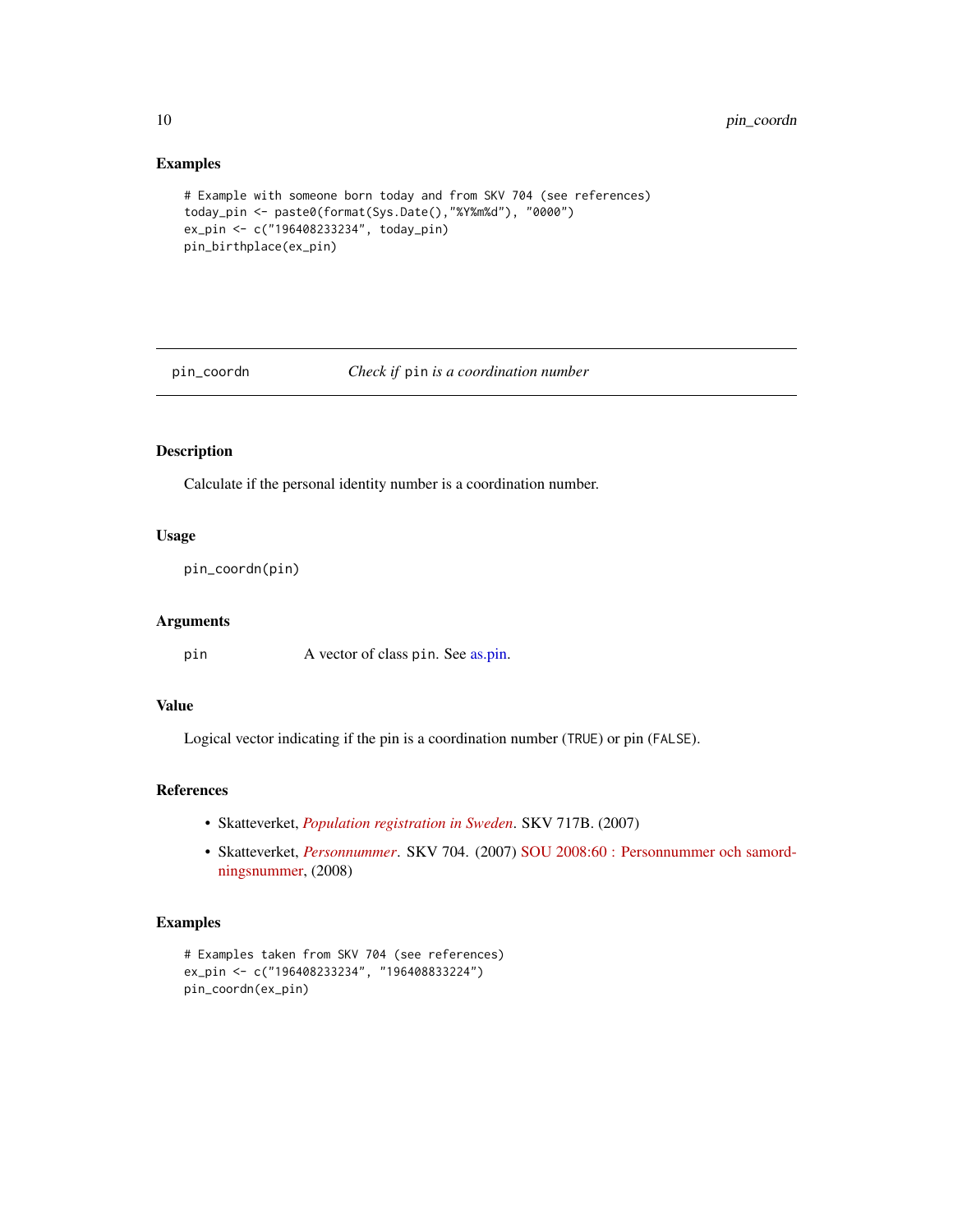<span id="page-10-0"></span>

Calculates the control number using the Luhn algorithm and compare it with the control number in the personal identity number.

#### Usage

```
pin_ctrl(pin, force_logical = FALSE)
```
#### Arguments

| pin | A vector of class pin. See as.pin.                                        |
|-----|---------------------------------------------------------------------------|
|     | force_logical If TRUE, force all NA in pin to be FALSE. Default is FALSE. |

#### Value

Logical vector indicating if a pin is correct (TRUE) or not (FALSE)

#### References

- Skatteverket, *[Population registration in Sweden](https://github.com/rOpenGov/sweidnumbr/blob/master/docs/skv717B-4.pdf)*. SKV 717B. (2007)
- Skatteverket, *[Personnummer](https://github.com/rOpenGov/sweidnumbr/blob/master/docs/skv704-8.pdf)*. SKV 704. (2007) [SOU 2008:60 : Personnummer och samord](http://www.riksdagen.se/sv/Dokument-Lagar/Utredningar/Statens-offentliga-utredningar/Personnummer-och-samordningsnu_GWB360/)[ningsnummer,](http://www.riksdagen.se/sv/Dokument-Lagar/Utredningar/Statens-offentliga-utredningar/Personnummer-och-samordningsnu_GWB360/) (2008)

#### Examples

```
# Examples taken from SKV 704 (see references)
ex_pin <- c("196408233234", "196408233235")
pin_ctrl(ex_pin)
```
pin\_sex *Calculate sex from* pin

#### Description

Calculates the sex from the personal identification number.

#### Usage

pin\_sex(pin)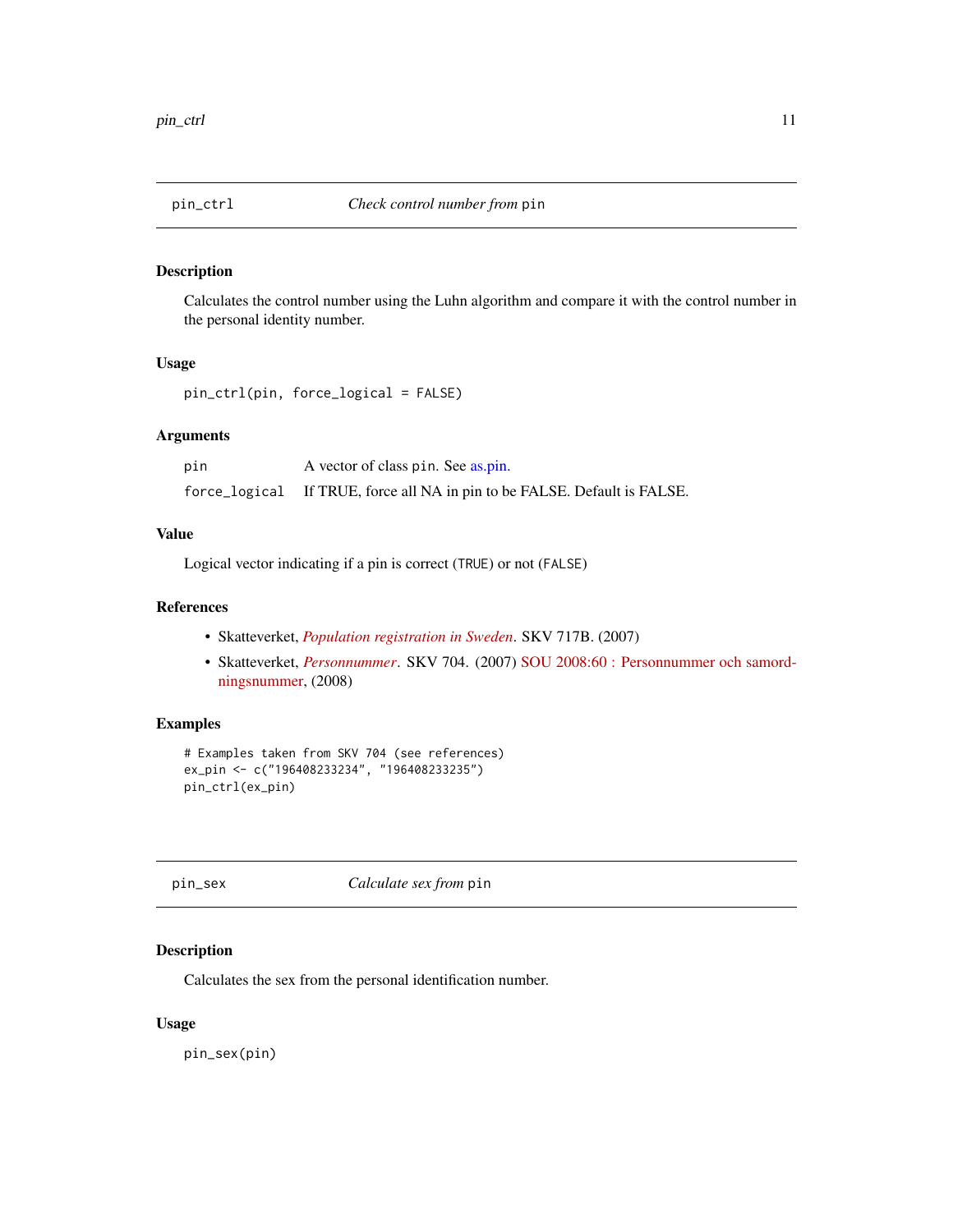#### <span id="page-11-0"></span>Arguments

pin A vector of class pin. See [as.pin.](#page-2-1)

#### Value

Factor with label 'Male' and 'Female'.

#### References

- Skatteverket, *[Population registration in Sweden](https://github.com/rOpenGov/sweidnumbr/blob/master/docs/skv717B-4.pdf)*. SKV 717B. (2007)
- Skatteverket, *[Personnummer](https://github.com/rOpenGov/sweidnumbr/blob/master/docs/skv704-8.pdf)*. SKV 704. (2007) [SOU 2008:60 : Personnummer och samord](http://www.riksdagen.se/sv/Dokument-Lagar/Utredningar/Statens-offentliga-utredningar/Personnummer-och-samordningsnu_GWB360/)[ningsnummer,](http://www.riksdagen.se/sv/Dokument-Lagar/Utredningar/Statens-offentliga-utredningar/Personnummer-och-samordningsnu_GWB360/) (2008)

#### Examples

```
# Examples taken from SKV 704 (see references)
ex_pin <- c("196408233234", "186408233224")
pin_sex(ex_pin)
```
pin\_to\_date *Calculate the date of birth from a* pin

#### Description

Calculates the date of birth in date format.

#### Usage

```
pin_to_date(pin)
```
#### Arguments

pin A vector of class pin. See [as.pin.](#page-2-1)

#### Value

Date of birth as a vector in date format.

```
# Examples taken from SKV 704 (see references)
ex_pin <- c("196408233234", "186408833224")
pin_to_date(ex_pin)
```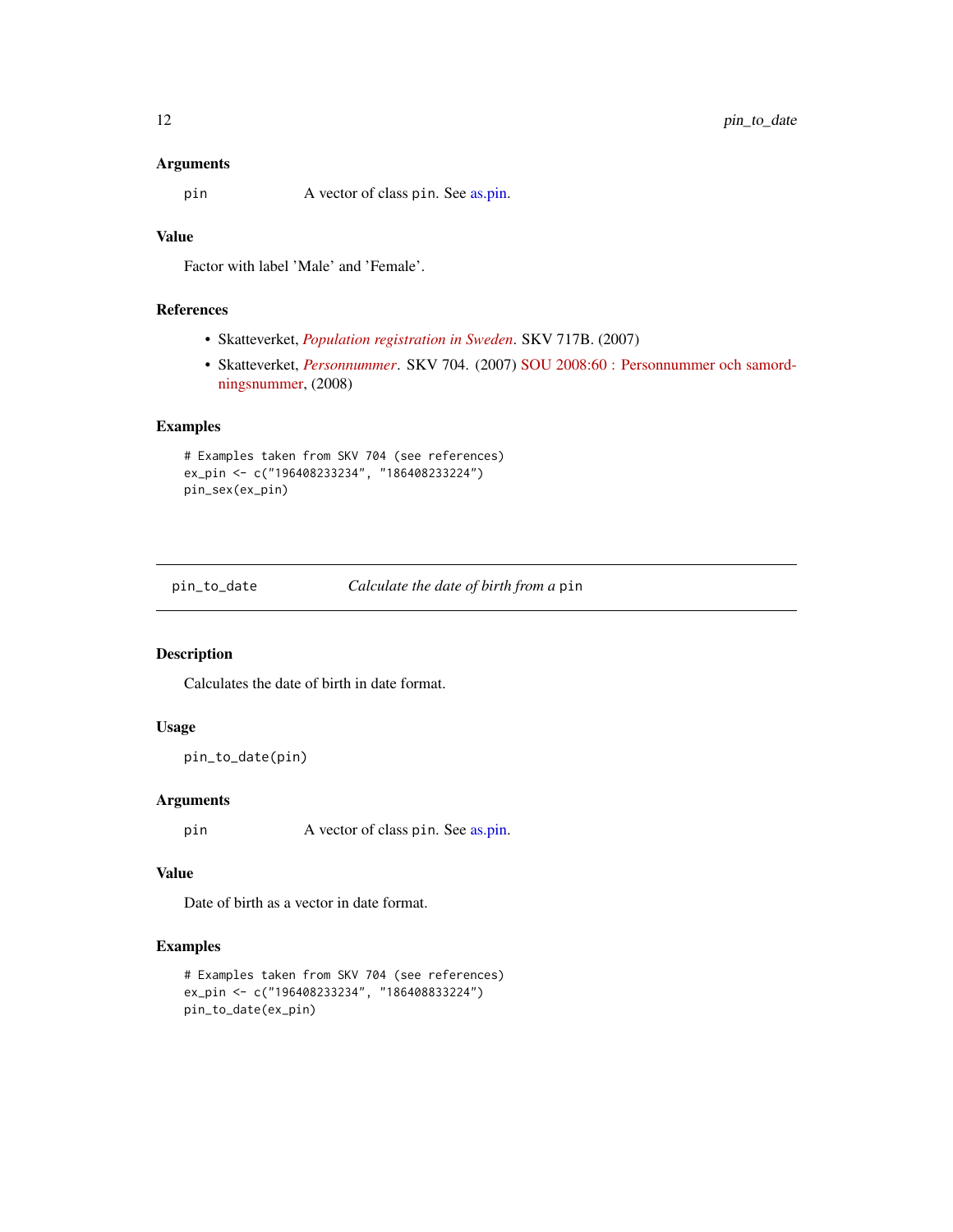<span id="page-12-0"></span>

A function that generates random oins (see [as.pin](#page-2-1)). The generated oin is uniformely distributed over all possible oins.

#### Usage

roin(n)

#### Arguments

n number of observations. If length(n) > 1, the length is taken to be the number required.

#### Value

a vector of generated oins.

#### Examples

 $x \leftarrow \text{roin}(3)$ oin\_ctrl(x) oin\_group(x)

rpin *Generate a vector of random* pin

#### Description

A function that generates random pins (see [as.pin](#page-2-1)). The generated pin is uniformely distributed over the time period.

#### Usage

```
rpin(
  n,
  start_date = "1900-01-01",
  end_date = Sys.Date(),
 p.make = 0.1,
  p.coordn = 0.1\mathcal{E}
```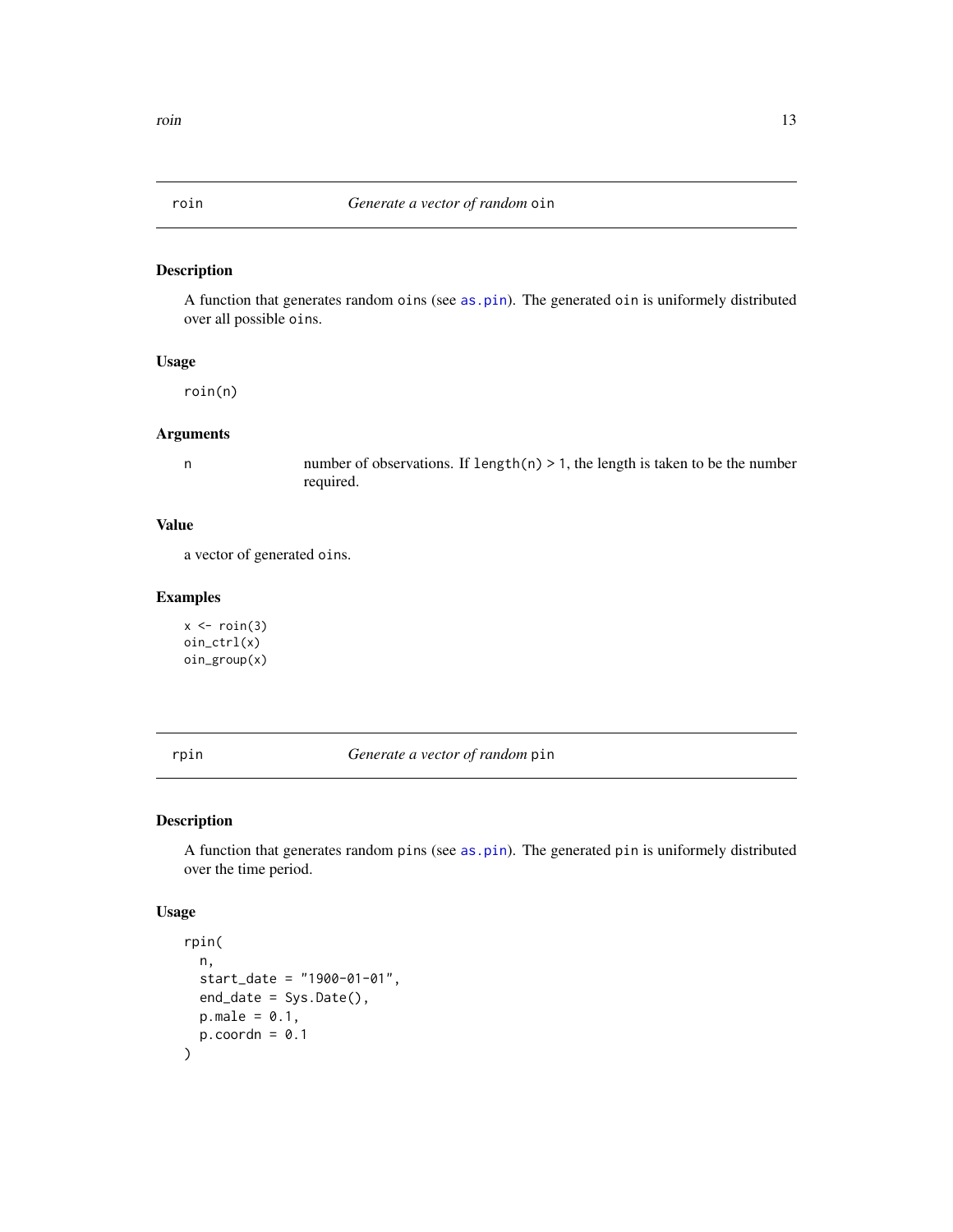### <span id="page-13-0"></span>Arguments

| n          | number of observations. If length(n) $> 1$ , the length is taken to be the number<br>required. |
|------------|------------------------------------------------------------------------------------------------|
| start_date | Smallest possible pin. Default is 1900-01-01.                                                  |
| end_date   | Largest possible pin. Default is the current date.                                             |
| p.male     | Proportion of males. Default is 0.5.                                                           |
| p.coordn   | Proportion of coordination numbers. Default is 0.1.                                            |

#### Value

a vector of generated pins.

#### Examples

 $x \leftarrow$  rpin(3) pin\_ctrl(x) pin\_sex(x) pin\_age(x)

sweidnumbr *sweidnumbr*

#### Description

Handling of swedish identity numbers. For a quick tutorial see vignette("sweidnumbr"). For more information see <https://github.com/rOpenGov/sweidnumbr>.